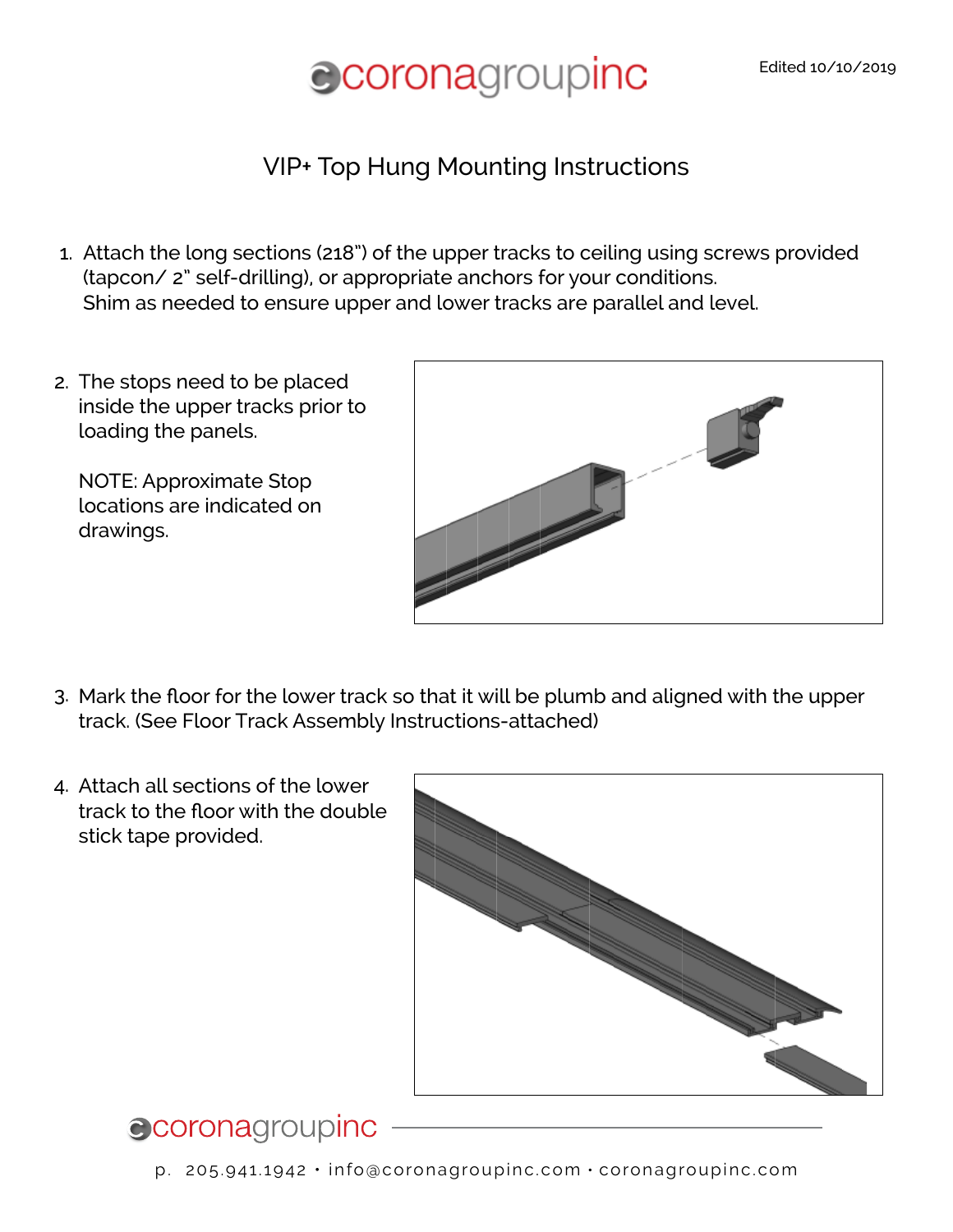# **ecoronagroupinc**

## VIP+ Top Hung Mounting Instructions

- Thread the trolleys onto the panels. The trolleys should be located as close to each 5. side as possible. Tighten the nuts to secure the bolts in place. The aluminum body of the trolley should be around 7/8" from the top of the panel (see drawings). If the panel needs height/leveling adjustments, they can be done by rotating the trolleys (right will raise the panel and left will lower the panel).
- 6. Lifting the panels, slide the trolleys into the top track.



7. Under the bottom profile of each panel you will find the gravity fed plastic guide pins, remove the tape to allow them to fall into each track. If there is a binding issue, make necessary adjustments in the field.



# **Coronagroupinc**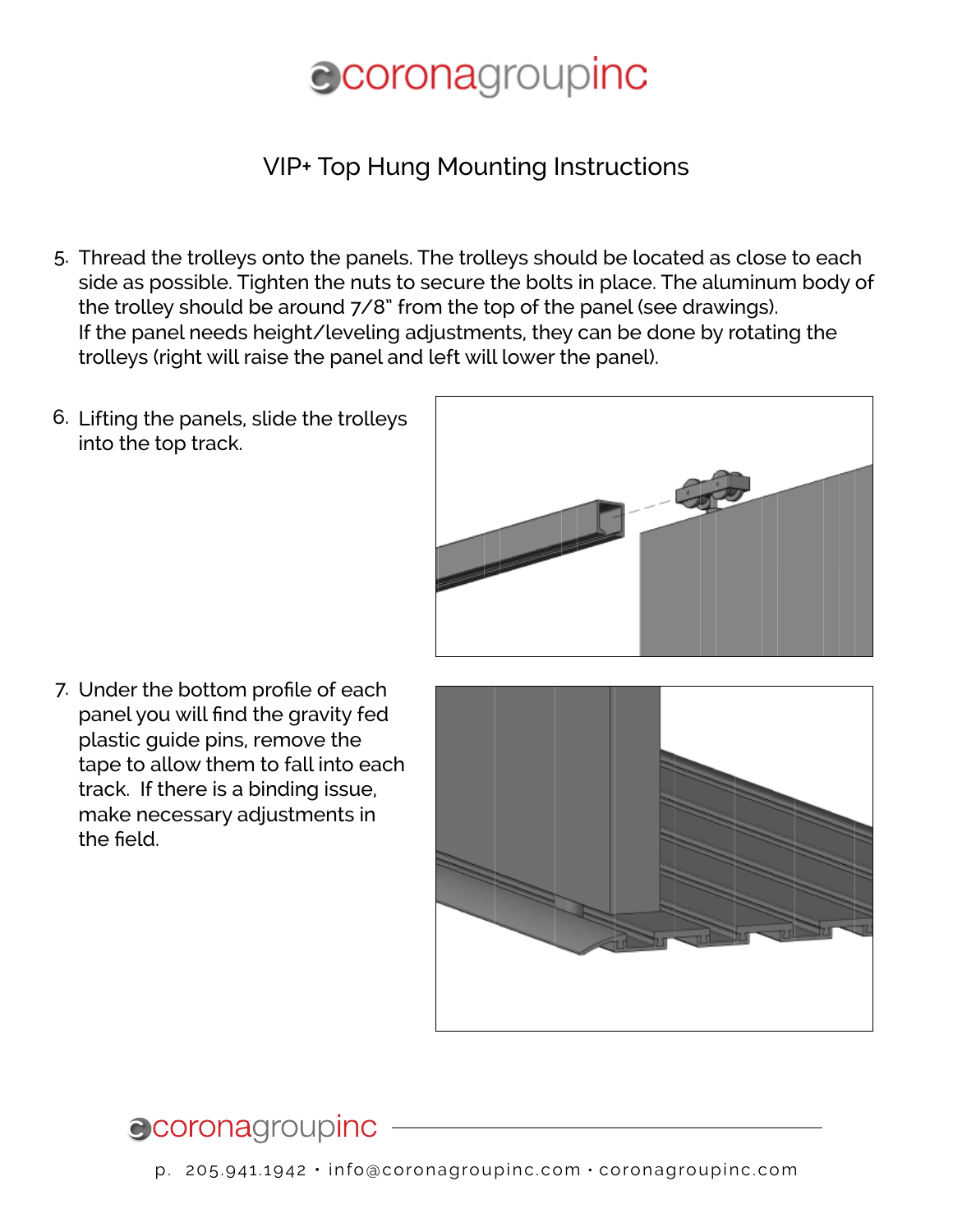# **Coronagroupinc**

### VIP+ Top Hung Mounting Instructions

- 8. Once all panels are hung, the small upper track sections (46") can be hung. (make sure the stop for other side of the panel is in the track).
- Test all panels for smooth movement and proper location of stops to ensure panels 9.overlap and cover opening completely.